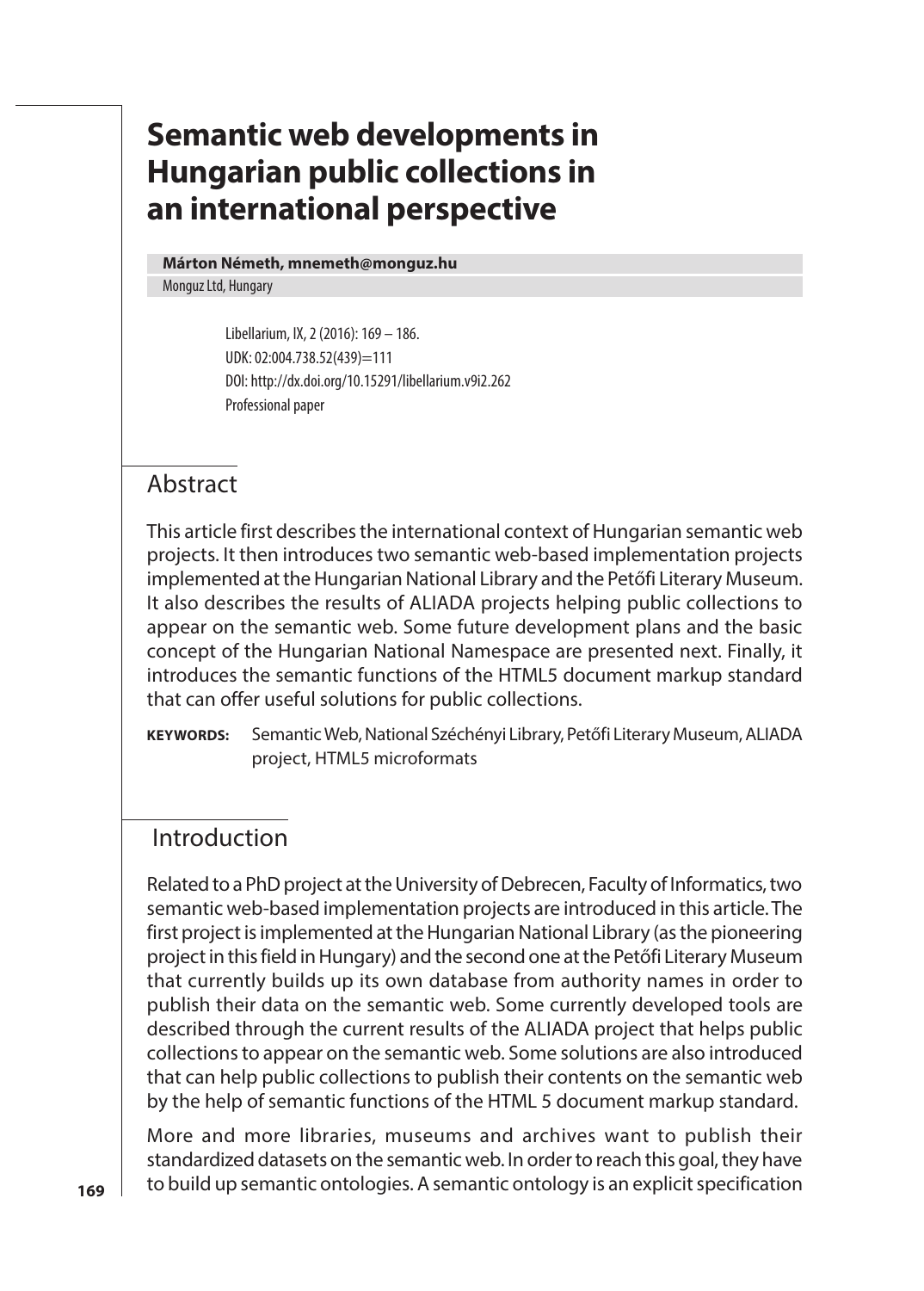of a conceptualization. RDF/OWL language is appearing as a representation ways of ontologies. Metadata description and cataloguing is appearing in RDF/XML language. Other types of standard data inputs (like Dublin Core, LIDO) must be converted to that format. Namespaces can identify the different kind of data inputs that are appearing in RDF/XML environment. Thesauri and authority data can also appear in semantic web environments in this way (VIAF, FOAF, SKOS). Data must be published as linked open data in order to build-up standard connections with other standard RDF/XML based datasets.

In this paper, after describing the international context of the Hungarian semantic web projects, a semantic web project of the Hungarian National Széchényi Library (NSZL) is introduced. NSZL built up an ontology and published their catalogue and authority data as linked open data on the semantic web (with the help of an own name space, SKOS and VIAF). They also generated a SPARQLendpoint in order to put their semantic datasets on the cloud.

98<br>
of contrologies. Metadata description and cataloguing is appearing in RDF/XML<br>
is of ortologies. Metadata description and cataloguing is appearing in RDF/XML<br>
Longwogs. Other types of standard data inputs (like Dubin A recent project of the Petőfi Literary Museum focuses on name authority record. They are converting around 620,000 authority record into RDF-XML format. They would like to publish their data in VIAF (worldwide semantic virtual authority file database) and make them accessible on the OCLC WorldCat semantic environment. This database will be the second database followed by the Hungarian National Library that will appear in VIAF. They also plan to build up an own triple-store in collaboration with other Hungarian libraries and museums in order to enrich their own semantic datasets with external semantic links. In this context some tools need to be introduced which are developed in the framework of the ALIADA project with an international collaboration in order to offer a complete environment to public collection to help them appear on the semantic web with their own triple-store and datasets. Some major projects are described in the semantic field in Hungary that can be implemented possibly in the future. The concept of the Hungarian National Namespace that can set all the institutional efforts from public collections to a common framework is highlighted. Last but not least, the use of microformats (based on HTML 5 standard) is described to put semantic markup data elements into full-text online content resources. That can be also really relevant for public collections (especially for libraries) in order to provide new semantic datasets based on their existing full-text online resources.

### International context of the Hungarian semantic web projects

In this section of the paper some international service models are being described that had a great effect to the implementation of Hungarian semantic web projects.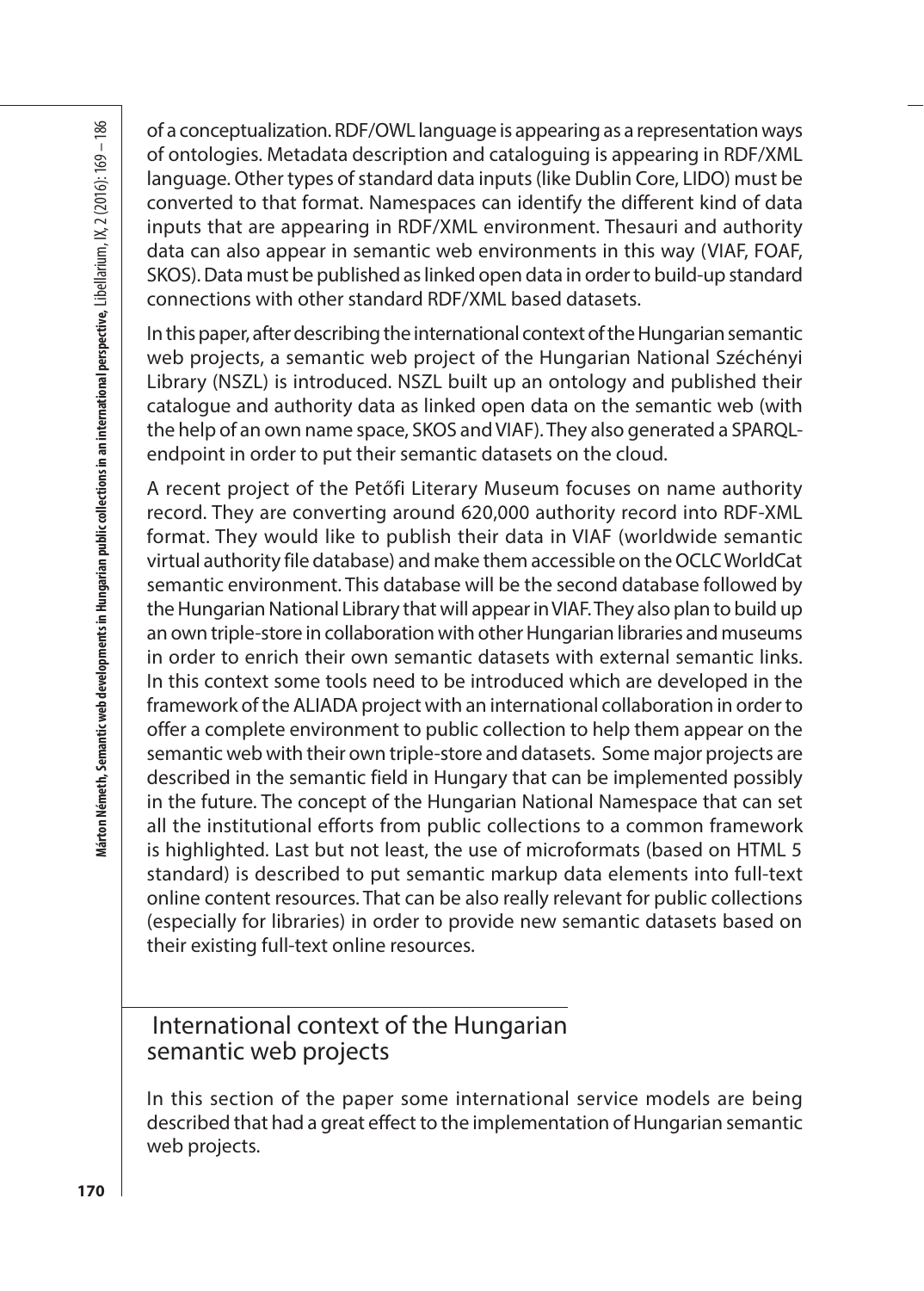#### **The LIBRIS Project in the Swedish National Library**

The Swedish National Library was among the first that released its whole catalogue called LIBRIS as linked data including authority data, describing persons, organizations and subject headings. Links were added to external resources such as those described by Library of Congress Subject Headings (LCSH), Wikipedia and the Virtual International Authority File (VIAF). An important development step is that LIBRIS has become a part of quickly expanding graph of metadata generated by a number of entities, mostly outside the GLAM (Galleries, Archives, Museums, and Libraries) sector. This move inspired a lot of interest especially from other government entities and other organizations that wanted to either link to or download parts of the authority data. It has become clear for all the relevant partners that an identifier, e.g., a famous author is useful for both libraries, archives and other cultural heritage institutions (Malmsten 2013).

The next major phase started in September 2011 when the National Bibliography and Swedish Authority file, two subsets of the LIBRIS database, became available in the same format in which they had been created (MARC21). This decision was a strategic one in a sense to expose Resource Description Framework (RDF)/linked data derived from the records, and the records in their original form. By taking this step, anyone can evaluate reference and contribute to the work done by the Swedish National Library. Their assumption is that visibility and openness will lead to higher quality data. The data was published under the Creative Commons Zero license terms. The next main goal is to publish the whole catalogue dataset according to these license terms. The main challenge in this field to handle the non-LIBRIS origin records (comes from other libraries, data aggregators) according to the same license rules as the native ones (Malmsten 2013).

### **DATA.BNF.FR project in the French National Library**

The data.bnf.fr project endeavours to make the data produced by Bibliothèque nationale de France (French National Library-BnF) more useful on the Web. It gathers various BnF resources and external resources on pages devoted to an author, a work, or a subject. These pages organize the Web contents, links, and services provided by BnF. Available online since July 2011, data.bnf.fr is still evolving and expanding (National Library of France 2014).

With data.bnf.fr, it is possible to:

- reach BnF resources directly from a Web page, without any previous knowledge of the services provided by the library;
- get oriented in the BnF resources and possibly find external resources.

The objective is to put forward the BnF's collections and to provide a hub between different resources. Data.bnf.fr is meant to support the BnF's other applications. The project belongs to the BnF's policy of becoming part of the Web of data and adopting Semantic Web standards.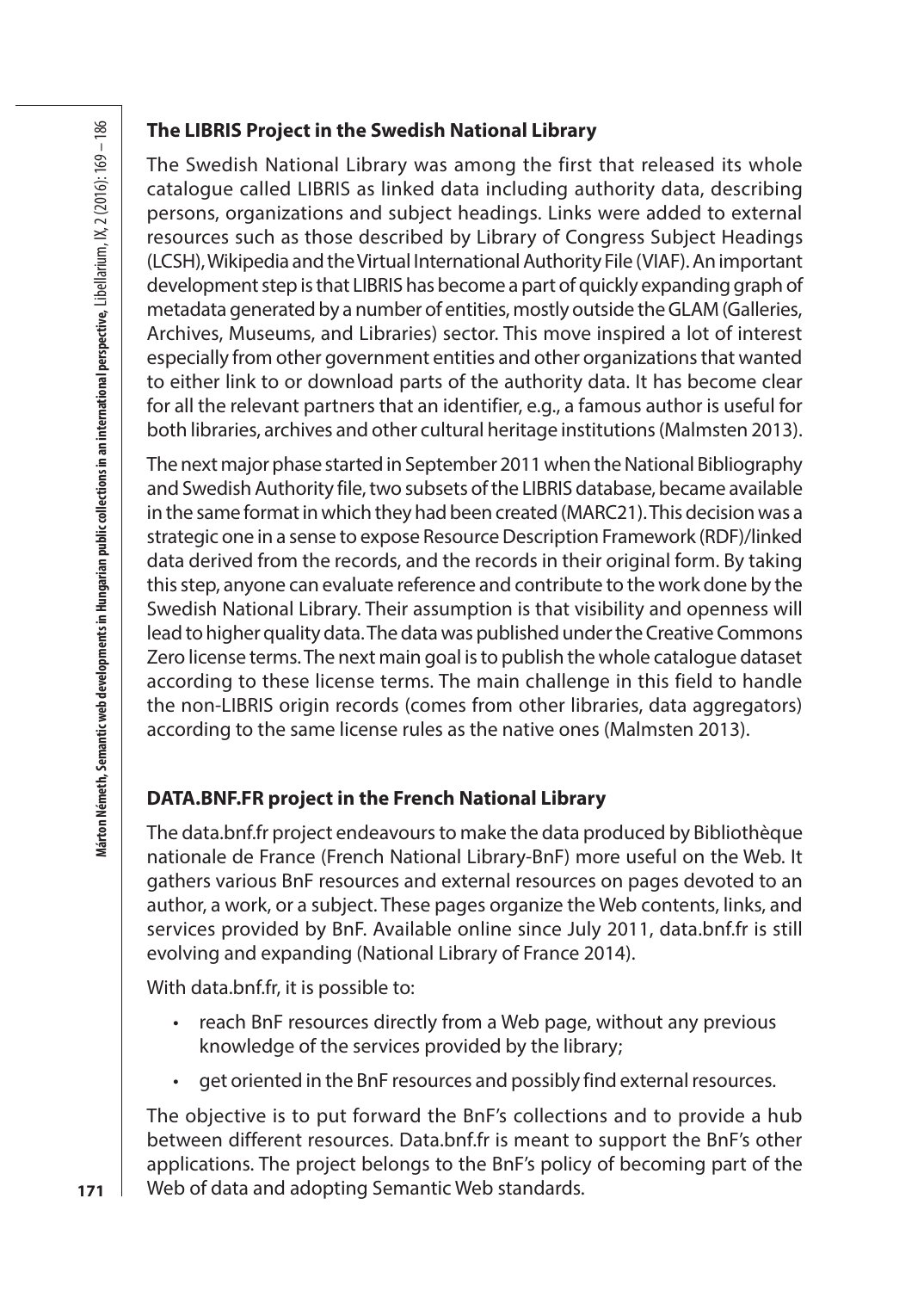Data.bnf.fr and Gallica have won the Stanford Prize for Innovation in Research Libraries (SPIRL) (National Library of France 2014).

The main objectives are to:

- make the data produced by the BnF more visible on the Web;
- federate the data produced by the BnF, both within and outside the catalogues;
- contribute to collaboration and metadata exchange by creating links between structured and trustable resources;
- facilitate reuse of metadata (under Open License) by third parties. (ibid.)

Batabathr and Galilica have won the Stanford Prize for linnoids in the same the data production in Research<br>
is thorations (SPRI) (National Library of France 2014).<br>
The main objectives are to:<br>
colled exact the data produ The data model used in data.bnf.fr makes it possible to federate data extracted from internal applications, but also to include links to external sources. Resources produced by the BnF (authority and catalogue records, finding aids for archives and manuscripts, digital documents) are assigned permanent identifiers – ARK identifiers– that enable the creation of persistent links (ibid.).

The first step was to develop bibliographical frameworks that are tested at an international level, especially the "FRBR" model.

This step was followed by modelling efforts aiming at displaying the data in RDF (Resource Description Framework) on the Web of data. In the BnF's view, the implementation of these technical standards must ensure interoperability between external and internal databases, through machine readable and structured data (ibid.).

#### Exposing data in RDF

In the long term, useful, reliable and controlled data will be displayed and integrated in the growing world of the Web of data, by abiding to the semantic Web standards. This must be done in conformance with international initiatives to facilitate the use of informational or administrative public data (ibid.).

Being on the Web of data implies the use of specific technical solutions in order to create links: dereferenceable and permanent URIs (Uniform Resource Identifiers), a content negotiation mechanism, and an access to raw data (ibid.).

Linked Open Data fosters data exchange between library and other communities, and brings solutions for formats interoperability. The Deutsche Nationalbibliothek, the British Library, and the Library of Congress have also adopted these tools in order to open their bibliographic data (ibid.).

The reusable data that BnF display include subject authority records from the RAMEAU repository, which is used to index bibliographic records at the BnF. These records were converted to the RDF SKOS language (Simple Knowledge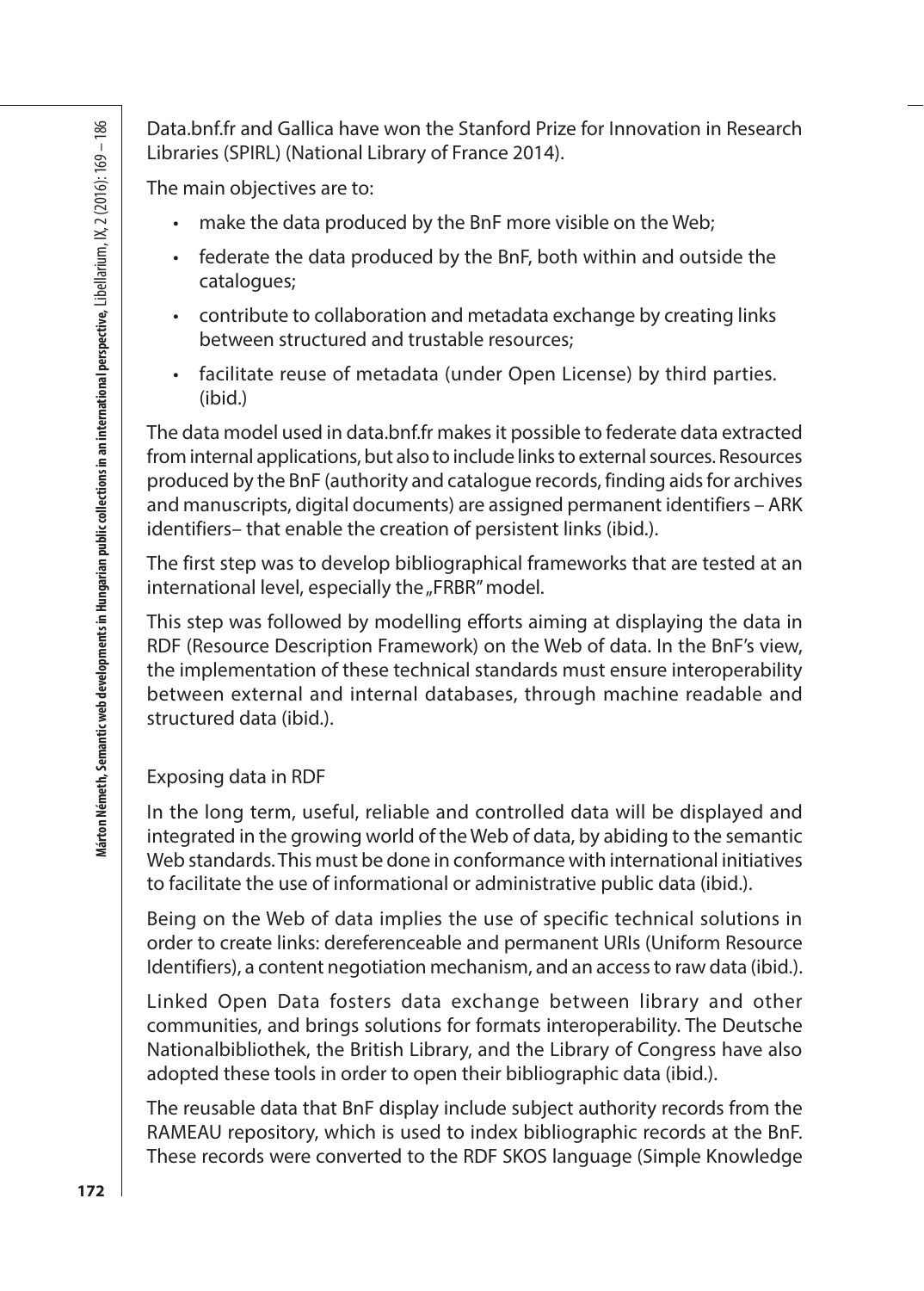Organization System), within the framework of the European project TELplus. This repository is now regularly updated on data.bnf.fr with inputs from the whole database maintained by the BnF (Ibid).

External links to data.bnf.fr

Data.bnf.fr is part of the Web and provides external links to Web sites, either maintained by the BnF or completely independent.

There are several kinds of links:

Links to other external repositories, to which data produced by the BnF is aligned, such as the Library of Congress, the Deutsche Nationalbibliothek, VIAF (Virtual International Authority File), IdRef, Geonames, Agrovoc, and Thesaurus W (the French National Archives' thesaurus).

Links to search forms in which query terms (author name, subject, work title) are automatically pre-typed: BnF catalogue général, CCFr, BnF archives et manuscripts, CNLJ-La Joie par les livres, Europeana, SUDOC (Système universitaire de documentation), Worldcat, Wikipedia.

Wikipedia provides thumbnails for authors, whenever no one could be found on Gallica, and a short biography. This data is retrieved through Dbpedia.

The data belongs to separate databases. It is produced and stored in different formats. Data.bnf.fr extracts, transforms and gathers datasets in a unique database and makes them interoperable (ibid.).

The working tools of the model:

- Unique and permanent identifiers assigned to every record: the BnF uses ARK identifiers for records from the Catalogue general and digital documents from Gallica,
- Bibliographical description standards;
- Authority records for persons, corporate bodies, works and subjects, and data matching and federation techniques;
- Rely on authority records, which form the basis for all author, work, and subject pages, in order to gather and organise the different data silos. The different resources are collocated through the authority record's identifier;
- Author pages collocate all bibliographic records that are linked to the author's identifier;
- Work pages collocate all records that are linked to both the author's and the work's identifier. When there is no link to the work authority record, there is a simple matching mechanism based on string recognition techniques ("words beginning with"). "Subject" pages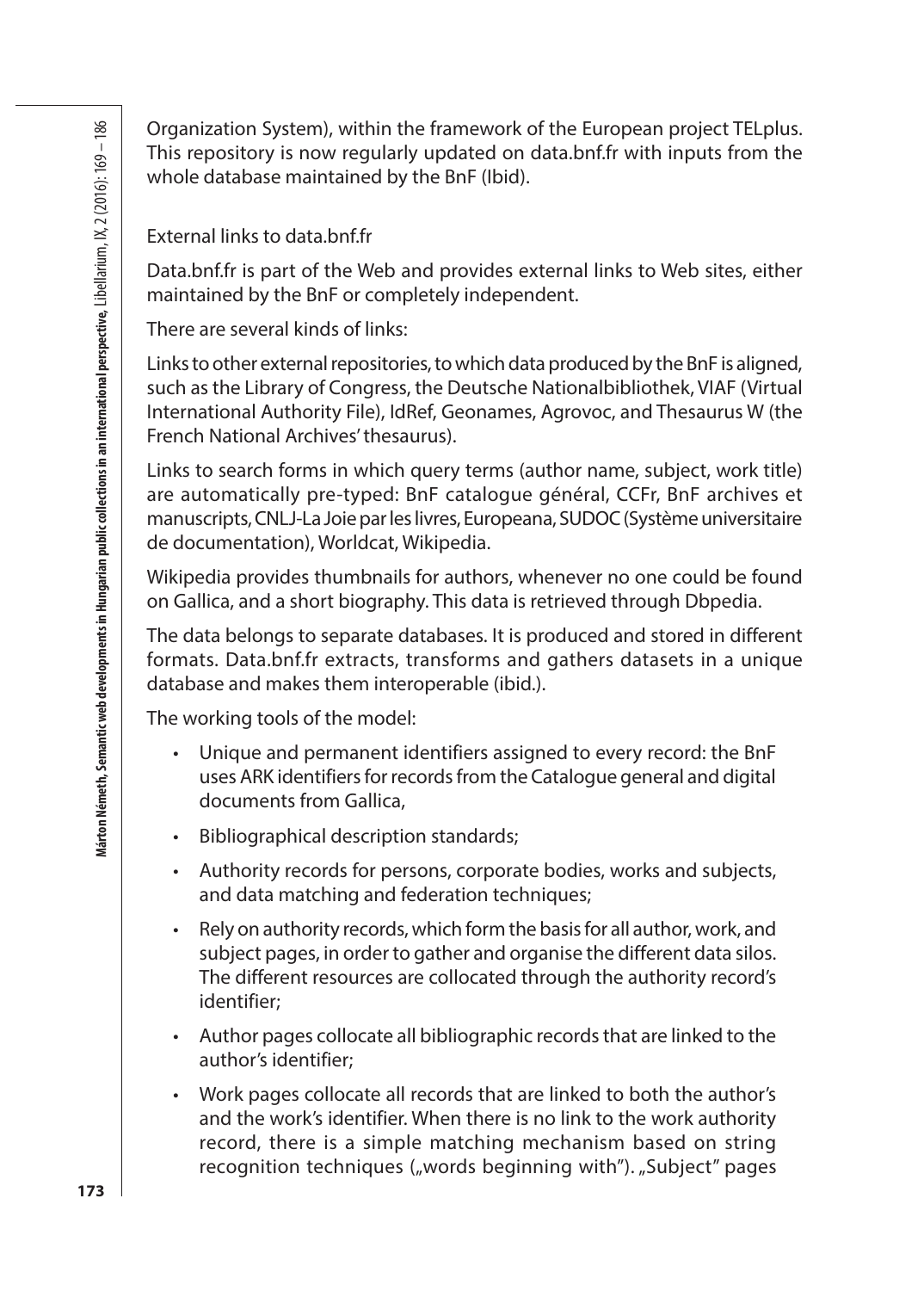collocate all records that have a link to the same subject (National Library of France 2014).

### The Hungarian National Library: First national semantic web project

s<br>
so clock are line to the same subject (National line of the same subject (National line of France 2014).<br>
The Humgarian National Library: First<br>
The Humgarian National Library: First<br>
The Humgarian National Library: Fi The National Széchényi Library (NSZL) published its entire OPAC and Digital Library and the corresponding authority data as Linked Open Data in 2010 as one of the first public collections in Europe. The used vocabularies are RDFDC (Dublin Core) – (MARCXML to RDF/XML conversion with XSLT for OPAC bibliographic data) FOAF for names, and SKOS for subject terms and geographical names. NSZL uses CoolURIs. Every resource has both RDF and HTML representations. The RDFDC, FOAF and SKOS statements are linked together. The name authority dataset is matched with the DBPedia (semantic version of Wikipedia) name files. NSZL also supports the HTML link auto-discovery service. The available linked data resources are the following: dataset of person names, subject authority dataset, catalogue records in semantic forms. These can be searched and retrieved to external resources in the semantic web via an SPARQL endpoint (Horváth 2011a).

There was no specific project related to this field in the library, although small developments pointed to the same direction. Three members of the directorate of informatics developed it when time permitted. In 2009 they realized that they had almost everything in order to publish linked data on the semantic web. They converted the library thesaurus to SKOS format. Via the LibriURl tools the OPAC records have become accessible via URL. The URL-based search in the NSZL integrated system has become available via the SRU protocol with the Yaz proxy tool. They could use the experiences of the Swedish National Library (LIBRIS) semantic web implementation project. The main aims were the following: Library datasets need to be open (get your data out), need to be linkable, and also need to provide links. Datasets must be part of the network, cannot be an end in itself and the system must allow hackability.

The major advantages of the RDF-based semantic model are the following:

- RDF Clients can look up every URI in the RDF graph over the Web to retrieve additional information;
- Information from different sources merge naturally;
- RDF links between data from different sources can be set;

Information expressed in different schema, can be represented in a single model (Horváth 2011b).

The model can be described simply in the following way. The content location and the representation ways of the manifestation of the content can be found in RDF and HTML formats: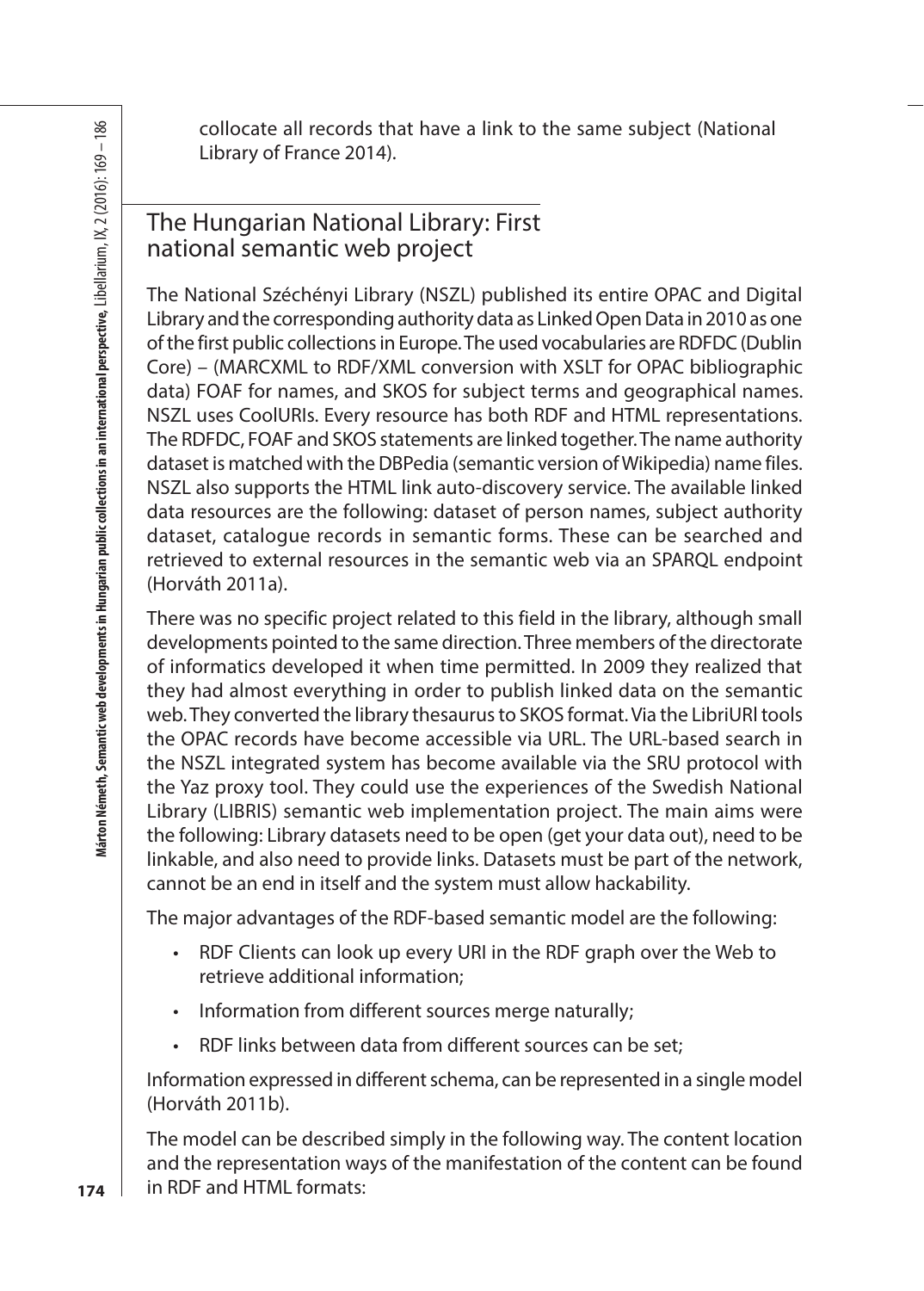DOCUMENTS (books, journals, etc.)



Figure 1. An example of document display outputs (RDF and HTML) from the National Széchényi Library Catalogue (Horváth, 2011 b)

–If application/rdf+xml is accepted the xml is given from this address via content negotiation and 303 redirect: http://nektar.oszk.hu/data/manifestation/2645471

– If text/html is accepted: Depending on the language of the browser either the Hungarian or the English interface of the OPAC (LibriVision) is given. The default is Hungarian (again via content negotiation): http://nektar.oszk.hu/hu/ manifestation/2645471)

| C X & B Hip (the for and Ju/data/auth/20589)<br>$\bigcirc$ - $\bigcirc$ - weeked with<br>r c<br>$\rightarrow$<br>http://nektar.osz/data/auth/33589 +<br>Ethez az XML-fájlhoz nem tartozik stíludap-információ. A dokumentumfa az alábbi.<br>$-$ <rdf:rdf><br/>- <foaf:person rdf:about="http://nektar.ozgk.hu/resource/auth/33589"><br/><dbpedia:birthyear>1825</dbpedia:birthyear><br/><foaf:name>Mór Jóka-/foaf:name&gt;<br/><foaf:name>Jókai Mór</foaf:name><br/><foaf:name>Jókai Mór (1825-1904)</foaf:name><br/><dbpedia:deathyear>1904</dbpedia:deathyear><br/>&lt;oul:sameAs rdf:resource="http://dbpedia.org/resource/hf/6C3%B3r_P6C3%B3kia'/&gt;<br/><foaf: givenname="">Mór</foaf:><br/><foaf:familyname>Jókai</foaf:familyname><br/><br/></foaf:name></foaf:person></rdf:rdf> |  |
|------------------------------------------------------------------------------------------------------------------------------------------------------------------------------------------------------------------------------------------------------------------------------------------------------------------------------------------------------------------------------------------------------------------------------------------------------------------------------------------------------------------------------------------------------------------------------------------------------------------------------------------------------------------------------------------------------------------------------------------------------------------------------------------|--|
|                                                                                                                                                                                                                                                                                                                                                                                                                                                                                                                                                                                                                                                                                                                                                                                          |  |
|                                                                                                                                                                                                                                                                                                                                                                                                                                                                                                                                                                                                                                                                                                                                                                                          |  |
|                                                                                                                                                                                                                                                                                                                                                                                                                                                                                                                                                                                                                                                                                                                                                                                          |  |
|                                                                                                                                                                                                                                                                                                                                                                                                                                                                                                                                                                                                                                                                                                                                                                                          |  |
|                                                                                                                                                                                                                                                                                                                                                                                                                                                                                                                                                                                                                                                                                                                                                                                          |  |
|                                                                                                                                                                                                                                                                                                                                                                                                                                                                                                                                                                                                                                                                                                                                                                                          |  |
|                                                                                                                                                                                                                                                                                                                                                                                                                                                                                                                                                                                                                                                                                                                                                                                          |  |
|                                                                                                                                                                                                                                                                                                                                                                                                                                                                                                                                                                                                                                                                                                                                                                                          |  |
|                                                                                                                                                                                                                                                                                                                                                                                                                                                                                                                                                                                                                                                                                                                                                                                          |  |
|                                                                                                                                                                                                                                                                                                                                                                                                                                                                                                                                                                                                                                                                                                                                                                                          |  |
|                                                                                                                                                                                                                                                                                                                                                                                                                                                                                                                                                                                                                                                                                                                                                                                          |  |
|                                                                                                                                                                                                                                                                                                                                                                                                                                                                                                                                                                                                                                                                                                                                                                                          |  |
|                                                                                                                                                                                                                                                                                                                                                                                                                                                                                                                                                                                                                                                                                                                                                                                          |  |
|                                                                                                                                                                                                                                                                                                                                                                                                                                                                                                                                                                                                                                                                                                                                                                                          |  |
|                                                                                                                                                                                                                                                                                                                                                                                                                                                                                                                                                                                                                                                                                                                                                                                          |  |
|                                                                                                                                                                                                                                                                                                                                                                                                                                                                                                                                                                                                                                                                                                                                                                                          |  |
|                                                                                                                                                                                                                                                                                                                                                                                                                                                                                                                                                                                                                                                                                                                                                                                          |  |
|                                                                                                                                                                                                                                                                                                                                                                                                                                                                                                                                                                                                                                                                                                                                                                                          |  |
|                                                                                                                                                                                                                                                                                                                                                                                                                                                                                                                                                                                                                                                                                                                                                                                          |  |
|                                                                                                                                                                                                                                                                                                                                                                                                                                                                                                                                                                                                                                                                                                                                                                                          |  |
|                                                                                                                                                                                                                                                                                                                                                                                                                                                                                                                                                                                                                                                                                                                                                                                          |  |
|                                                                                                                                                                                                                                                                                                                                                                                                                                                                                                                                                                                                                                                                                                                                                                                          |  |
|                                                                                                                                                                                                                                                                                                                                                                                                                                                                                                                                                                                                                                                                                                                                                                                          |  |
|                                                                                                                                                                                                                                                                                                                                                                                                                                                                                                                                                                                                                                                                                                                                                                                          |  |
|                                                                                                                                                                                                                                                                                                                                                                                                                                                                                                                                                                                                                                                                                                                                                                                          |  |
|                                                                                                                                                                                                                                                                                                                                                                                                                                                                                                                                                                                                                                                                                                                                                                                          |  |
|                                                                                                                                                                                                                                                                                                                                                                                                                                                                                                                                                                                                                                                                                                                                                                                          |  |
|                                                                                                                                                                                                                                                                                                                                                                                                                                                                                                                                                                                                                                                                                                                                                                                          |  |
|                                                                                                                                                                                                                                                                                                                                                                                                                                                                                                                                                                                                                                                                                                                                                                                          |  |
|                                                                                                                                                                                                                                                                                                                                                                                                                                                                                                                                                                                                                                                                                                                                                                                          |  |
|                                                                                                                                                                                                                                                                                                                                                                                                                                                                                                                                                                                                                                                                                                                                                                                          |  |
|                                                                                                                                                                                                                                                                                                                                                                                                                                                                                                                                                                                                                                                                                                                                                                                          |  |
|                                                                                                                                                                                                                                                                                                                                                                                                                                                                                                                                                                                                                                                                                                                                                                                          |  |
|                                                                                                                                                                                                                                                                                                                                                                                                                                                                                                                                                                                                                                                                                                                                                                                          |  |
|                                                                                                                                                                                                                                                                                                                                                                                                                                                                                                                                                                                                                                                                                                                                                                                          |  |
|                                                                                                                                                                                                                                                                                                                                                                                                                                                                                                                                                                                                                                                                                                                                                                                          |  |
|                                                                                                                                                                                                                                                                                                                                                                                                                                                                                                                                                                                                                                                                                                                                                                                          |  |
|                                                                                                                                                                                                                                                                                                                                                                                                                                                                                                                                                                                                                                                                                                                                                                                          |  |
| ● Következő ◆ Előző √ Összes kemelése □ Kis- és nagybetűk megkülönböztetése<br>X Keresësi roding                                                                                                                                                                                                                                                                                                                                                                                                                                                                                                                                                                                                                                                                                         |  |

Figure 2. Different kind of namespace resources about the same author (Mór Jókai) integrated into an RDF record (Horváth 2010)

Different URI -s can be used for the same resource. For example, Mór Jókai Hungarian writer (born in Komárno, currently in Slovakia) can be identified with two URI-s http://nektar.oszk.hu/resource/auth/33589 in the NSZL library database and http:// http://dbpedia.org/resource/M dbpedia.org/resource/M in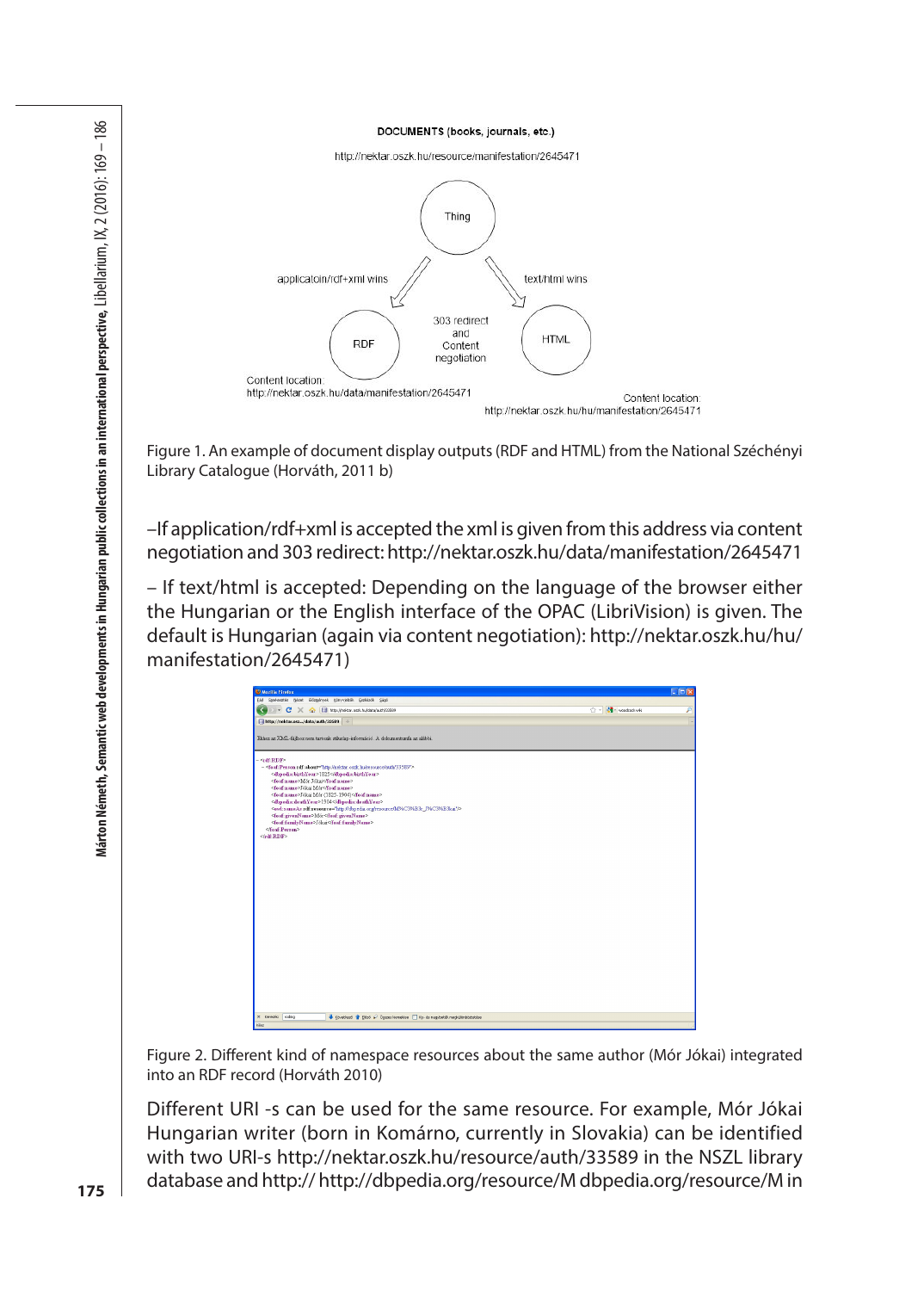DBPedia. The owl: SameAs links are resolving this problem. With this kind of link DBPedia can attach the VIAF link of the same person to its semantic interface and the different language versions of the same entry also (see at: http://dbpedia. org/page/M%C3%B3r\_J%C3%B3kai) (Horváth 2010).

#### ALIADA project–a short overview

98<br>
Anorealistics. The convisionness can establish a cone estimated in the DAF minit of the Simpletic and the UAF in intervals are person to its semantic interface and<br>
or graps (MMG) and the UAF intervals and the unit of The international ALIADA project, financed by the EU, focused on creating tools for the implementation of semantic web to public collection environment. The project partners came from different European countries and different sectors (software developing industry, library, museums, and archives) (Horváth 2015). The starting point is easy in a sense that GLAM (Galleries, Museums, Archives and Libraries) institutions have usually rich metadata related to their collections. Metadata was mainly stored in standard schemes (MARC, Dublin Core, Lido etc.) Through the ALIADA framework, various metadata subsets from library, archives, gallery museum management systems (GLAM catalogue data, bibliographic data and authority data) can be converted from standard metadata input forms (e.g. MARC, LIDO, DUBLIN CORE) into RDF based semantic compatible format according to the ALIADA ontology. (Aliada Project 2015) The conversion process is made with an open source Java software. Data subsets are stored in a Virtuoso database and exported to a datadump file that is publicly available online. All the semantic data subsets through a SPARQL endpoint are registered in the datahub. io database with standard descriptions, links to the subsets and the address of the semantic Virtuoso database. Even before the automatic publication of semantic datasets in the semantic cloud, these can be linked to other datasets. The ALIADA software also automatizes the whole conversion and publication process. The partner institutions have to provide only standard metadata input subsets; the public collection experts do not need deep expertise on semantic web technologies. The semantic datasets can be linked to other datasets, such as Europeana, British National Bibliography, Spanish National Library, Freebase Visual Art, DBpedia, Hungarian National Library, Library of Congress Subject Headings, Lobid, MARC codes list, VIAF Virtual International Authority File or Open Library (Horváth 2014).

The project just finished in October 2015. The ALIADA software tool is free and publicly available to all the interested parties under the terms of the GNU GPL v3 (Aliada Project 2015, Horváth 2014).

An example of practical use of ALIADA framework tool will be described in the next section.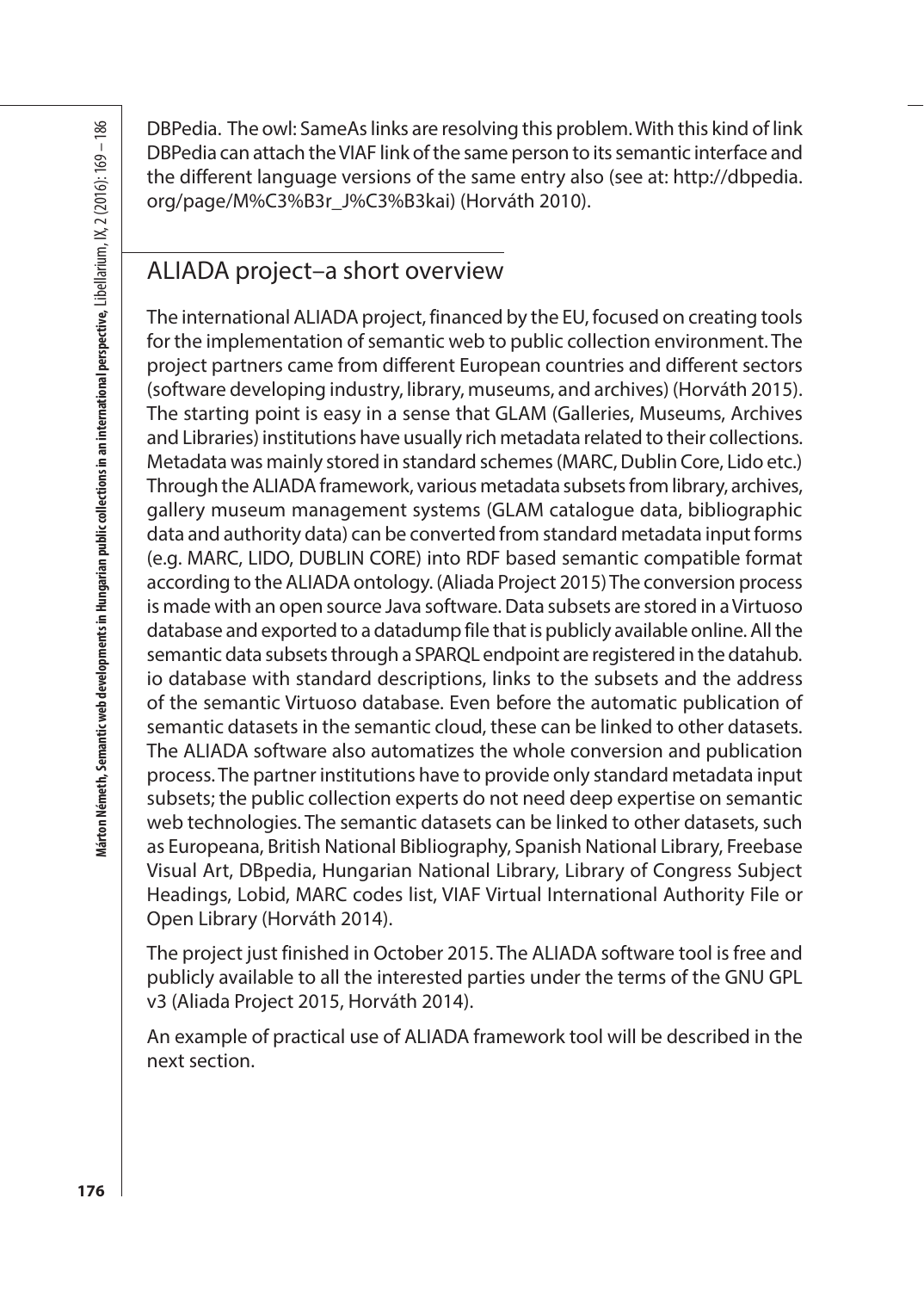## A case study of a semantic web related project in the Petőfi Literary Museum with an integrated library system in museum environment

An example of practical use of a semantic web based database is to build a triple store from a part of the database of the Qulto integrated library and museum automation system of the Petőfi Literary Museum (PIM, the abbreviation of its Hungarian name: Petőfi Irodalmi Múzeum). The museum's duty is to collect documents and objects connecting to the important personalities of the Hungarian literature. The museum's library also collects the documents of this theme, and the bibliographic descriptions of the library catalogue use the records, and the descriptive metadata of the museum inventory items. These catalogue items also contain important additional information about the novelists who are, as authors or mentioned personalities, included in the museum records (Bánki and Mészáros 2016).

The common information contained by a name authority record in a library catalogue or in a museum electronic inventory system, are personal name, date of birth and death, title, profession, data sources and linked bibliographic data, but there are a plenty of attributes in the catalogue of the library automation system of PIM, added to the records e.g. prices, exact date of birth and death, place of birth, death and residence, parents, husband, wife, children, sex, religion, education, jobs, important life events of the novelist etc. From these attributes a complex information package was prepared and stored in the Qulto integrated collection management system (ICMS) of the PIM. Most of the information was not imported in the Qulto ICMS, but in 22 separate Access databases, which were used by the experts of the museum for ten years before the Qulto system had been introduced. Data conversion was necessary from the Access based system to Qulto, and after the migration the information had been added to separate authority records. These information units had to be merged into one, main record from the various data items. In three steps more than 110,000 name authority records were selected as duplicated records. Duplication means that another name authority record was found in the database of PIM as a main name record describing the same person. After the information could be merged from the duplicated record to its main pair, the corrected database was ready to become one of the base data store elements of the Hungarian National Namespace. At the same time, it was also published on semantic web. So after consolidating the name database, and the record number was decreased to 620,000 items in the Qulto database of Petőfi Literary Museum, the dataset was ready to be uploaded somewhere or to be prepared as a local triple store.

There were three possibilities for us to publish the authority records of the collection Management System of Petőfi Literary museum on semantic web:

1. Load it to VIAF;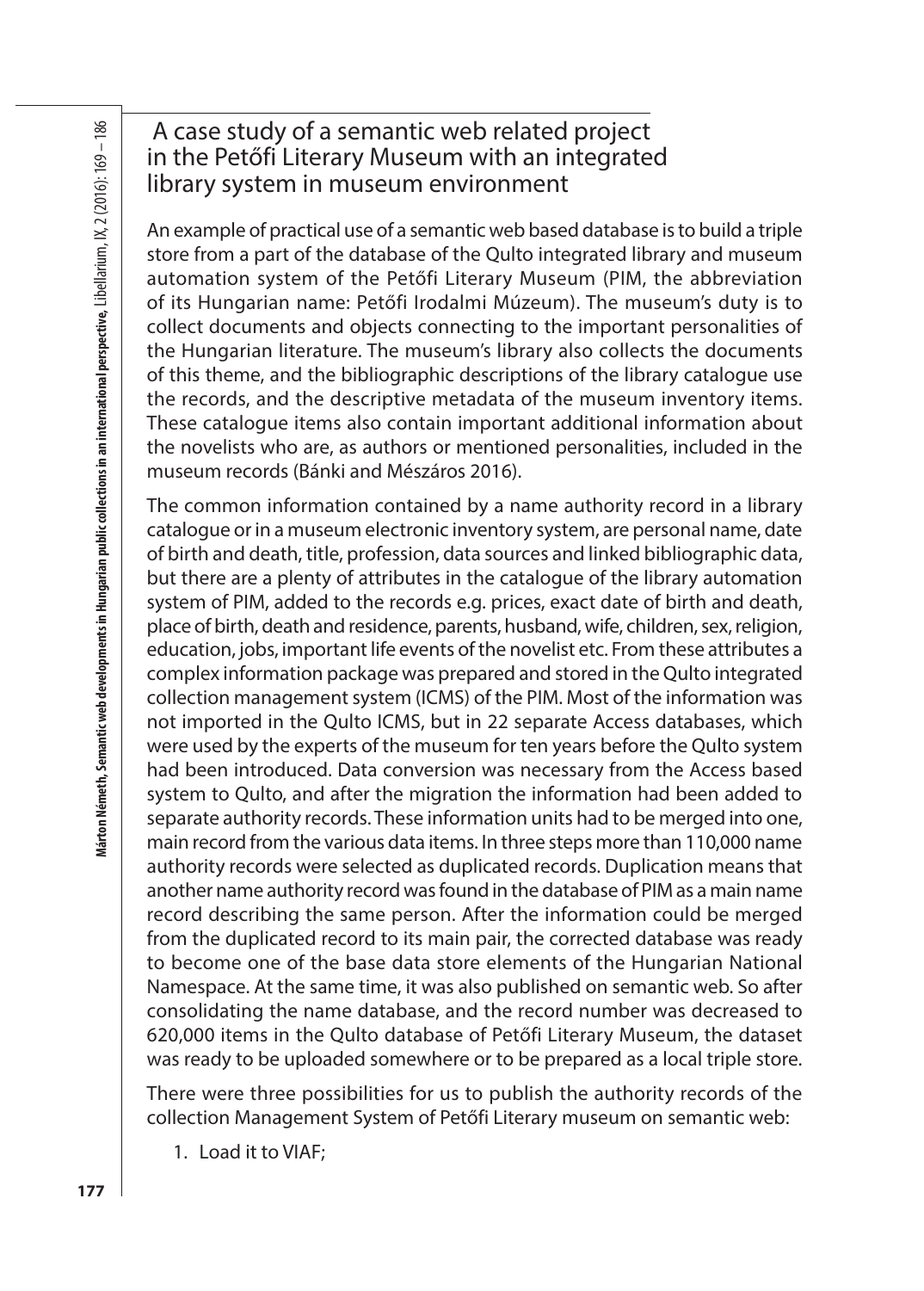- 2. Build a triple store working together with other Hungarian museums, for example, Hungarian National Museum, or Museum of Fine Arts;
- 3. Create an own triple store in the PIM.

Each option will be described in the following sub-sections.

#### **Load to VIAF**

9.<br>
So Evalid at ripte store working together with other Hungarian massums,<br>
so for example, Hungarian National Museum, or Museum of Fine Arts,<br>
so for example, Hungarian National Museum, or Museum of Fine Arts,<br>
3. Creat An option for publication is to connect to OCLC and load it to the VIAF database. As we have already mentioned above The VIAF–Virtual International Authority File–is, as an important unit of semantic web, coordinated by OCLC. It is based mostly on the authority records of libraries, so it works like a library catalogue in this sense. The identification of personalities is based mostly not on the metadata of the name records, the personal and biographic information of the novelists, but on the bibliographic data linked to them, the documents that were written by or about them. This way of identification is convenient for a library, having usually the name records of authors, but not for the factographic database of a museum. These institutions do not have many books, but have information entered from reference books. They have to identify the units of the authority database, the persons themselves, by the attributes of the biographic data.

Otherwise the upload is useful, necessary, and hopefully VIAF can use the uploaded records. We first connected to OCLC and sent a dataset of the first trial version of authority data export file, containing authority records having already linked bibliographic data in the local library catalogue. The VIAF needed a MARC21 export, which should have been prepared, creating a HUNMARC-MARC21 conversion from the Qulto ICMS, which as a MARC based system uses the Hungarian national standard HUNMARC as an internal data storage format.

The VIAF has already got a plenty of name data from Hungary, hopefully these name elements will be automatically identified by the system of VIAF, and the existing records in the VIAF database will be enriched by the newly sent data, and also new records will be created from the personal database sent from PIM to VIAF. Therefore, creating an authority export for VIAF upload, the personal names which had bibliographic records in the database and had enough additional information as authority records were selected.

#### **Using the ALIADA application that was already installed in Hungary**

We have already provided a short overview about the ALIADA application (software tool framework) in the previous section. Here we are offering a practical example of its use.

The Museum of Fine Arts of Budapest has built its own Aliada database, with the possibility to define more sub-users and sub-databases. (http://www. szepmuveszeti.hu/aliada\_en). The museum has published the descriptions of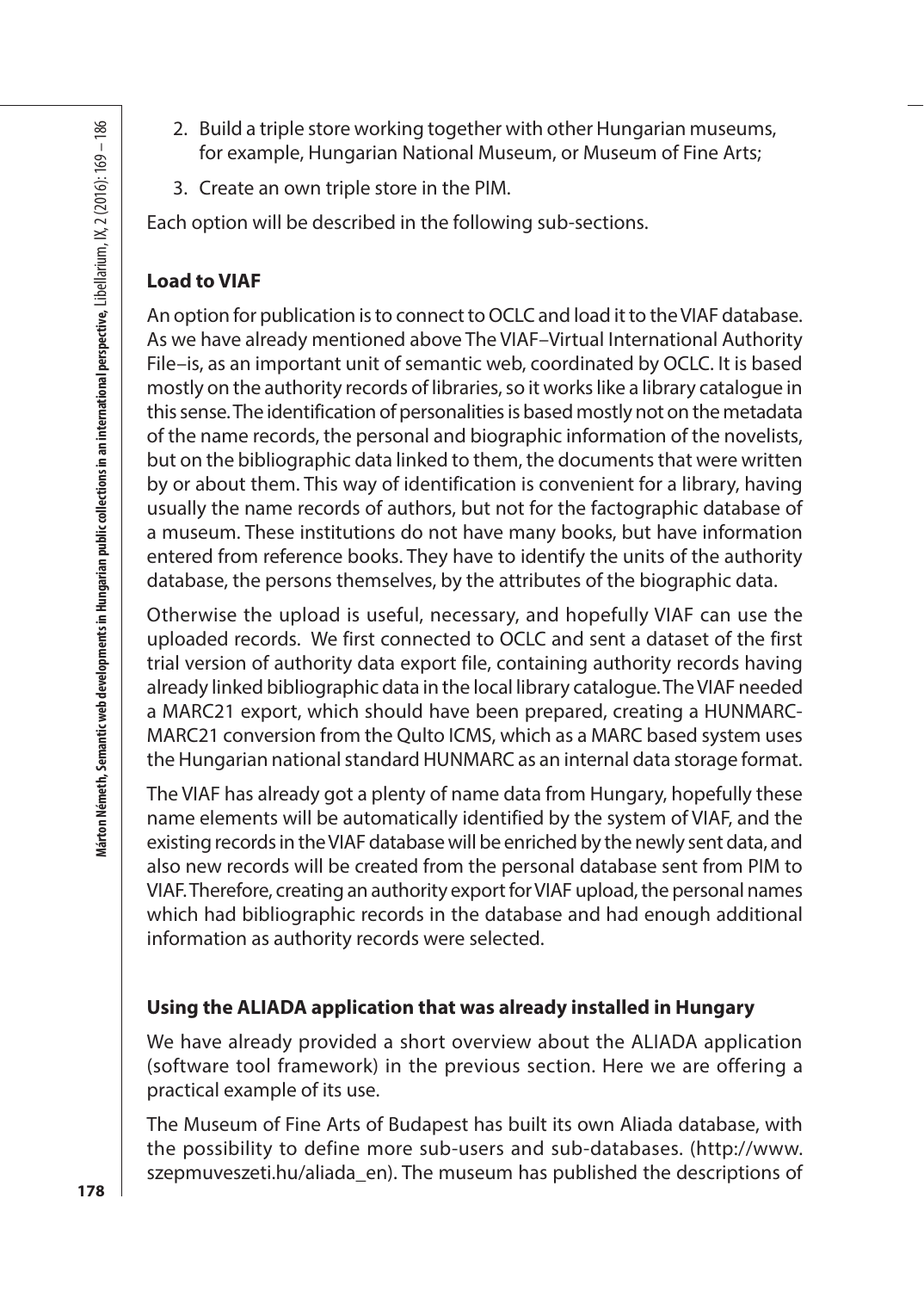its 4000 artefacts on the semantic web with the help of ALIADA tool, and also gave the possibility to the Petőfi Literary museum to try this application, both the input and the web based public interface.

The workflow of data upload by the ALIADA pilot project was the same as by the OCLC. First we had to choose the records to be uploaded. The aspects of selection were almost the same, so the records had to contain enough information, they had to be entered into the proper sub-databases. It is possible to upload to ALIADA those authority records which do not have any bibliographic records joined to them. Thanks to the six year joint effort of the experts of the museum and library and the Qulto software support, the redundancy of the database was almost fully decreased. On the other hand, it was necessary to control and filter the duplicates of the uploaded names from the database in ALIADA. The existence of obligatory data elements had to be checked also. As in the case of VIAF export some data manipulation was necessary, e.g. the bibliographic data links were filled also into the authority data, to make it the integral part of the MARC authority record.

The Qulto internal format based on the structure of MARC, and it has its own structural logic, so the authority data have their quasi authority elements. For example, an authority record can be joined to corporate or geographical name records in a hypertext seeming data network. All these attached sub authority elements had to be appended to the authority output, and a proper MARC 21 header had to be prepared by the MARC authority export as well. In the past 6 years the PIM personal authority records were developed to be able to contain plenty of various information, in various MARC fields and subfields, not defined in the default MARC21 standard. These new data elements had to be mapped to the MARC21 data fields, recognizable for ALIADA MARC21 import format. In the future we'll try to enhance the acceptable field list of ALIADA MARC import. During the MARC import ALIADA converts the authority MARC data to RDF statements. ALIADA is a user-friendly and easy to use application. The operator has to validate the input data set, has to select the sub-database (graph), and delete the unnecessary records from the Virtuoso database. The ALIADA import program always adds elements, but never merge duplicated records. You have to filter your dataset from duplicated records before the ALIADA import. If necessary, the demanded data type can be selected, data fields and subfields can be marked in order to be converted through the import process. There is a problem by import in the pilot project: a relatively small size of input files was accepted by ALIADA.

The result is the converted dataset, into the Virtuoso database, which is browesable, containing valid data links generated by ALIADA. The dataset can be inserted to the semantic cloud. Another possibility is to join data elements automatically with other ones, and these links can be added to the local database to enrich authority or bibliographic records with other data connections. Also the VIAF URI-s can be added to the authority records in the local database.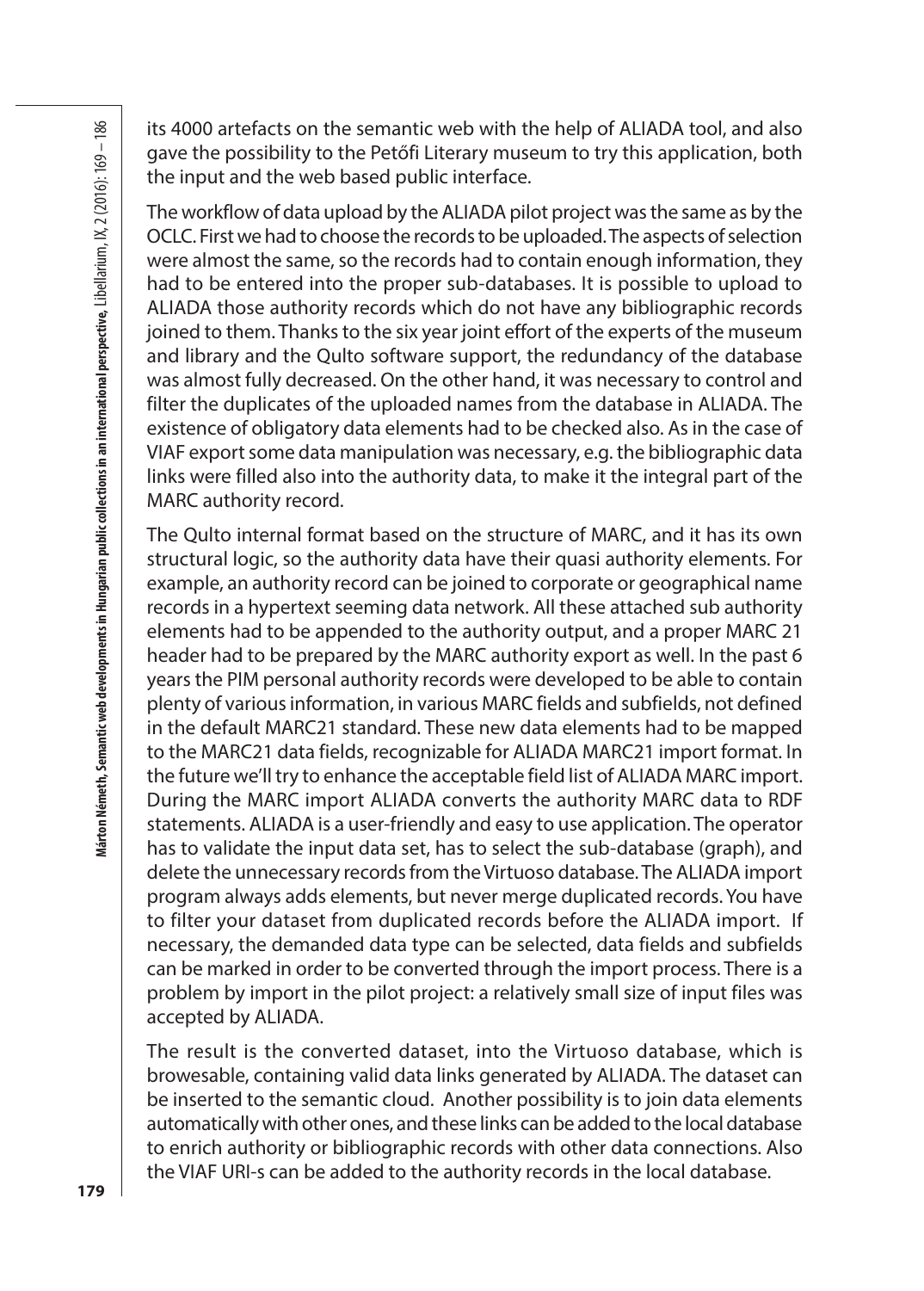

Figure 3. Example of a VIAF record

Our goal is to further enhance this semi- automatized workflow (that has built from these four steps: 1. data manipulation in PIM Qulto database 2. data conversion from HUNMARC to MARC21 3. preparing MARC XML from relational database quasi MARC data units 4. ALIADA import converting to RDF statements of Virtuoso database) to develop a fully automatized one. Also the VIAF upload is planned to be automatized.

#### **An own triple-store in PIM**

The third possibility, to build an own triple store of PIM, potentially means to install an own Aliada application to the local server of Petőfi Literary Museum. After the RDF statements were controlled, the new database is ready–several output formats to be prepared from it: FRBRoo, WGS84, SKOS, SKOSXL, FOAF, DCTERM, and OWL-TIME.

The advantages of Qulto as a Library or Museum Collection management software is the almost unlimited possibility of defining new special data elements, and also the highly customized segmentation of the records. So all the various information segments can be added in separate and specially marked record fields. In this way any type of outputs and export data sets can be produced from this input of records.

The potential aim of use of semantic web databases and database elements, is to identify and describe persons who are hardly definable by name strings, or have many connections and are enriched with plenty of sub-elements.

An example below is of the famous Habsburg emperor Joseph II, having a wellknown and often mentioned but very short name, which is hard to identify by entering search terms, and has a long name with plenty of titles and Christian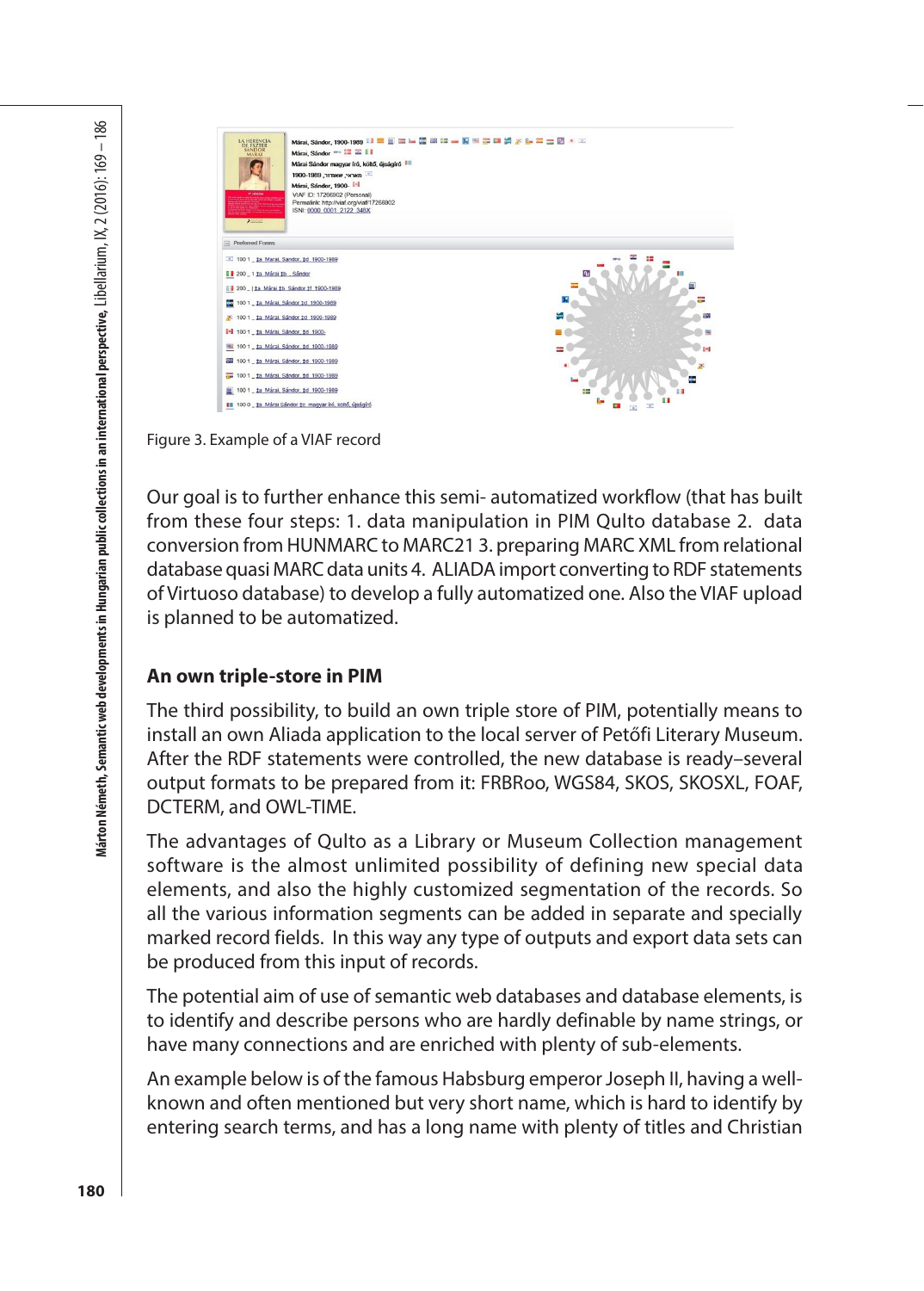names. The record (for he was emperor of the Holy Roman Empire, i.e. the ruler of Germany of that time) for Deutsche Bibliothek tries to identify him as shown in Figure 4.

| Link zu diesem Datensatz http://d-nb.info/gnd/118558404                  | Graf Falkenstein (Pseudonym)<br>Fallen stein, , Graf (Pseudonym)             |
|--------------------------------------------------------------------------|------------------------------------------------------------------------------|
| Person Joseph II., Heiliges Römisches Reich, Kaiser                      |                                                                              |
|                                                                          | QuelleInternet (Stand: 07.08.2014): https://de.wikipedia.org/wiki/Joseph II. |
| Geschlecht männlich                                                      | LoC Auth                                                                     |
| Andere Namen Joseph II., Römischer Kaiser                                | DbA (WBIS)                                                                   |
| Joseph II., Deutschland, Kaiser                                          | M: B1986                                                                     |
| Josef, Österreich, Erzherzog, 1741-1790                                  | Zelt Lebensdaten: 1741-1790                                                  |
| Josef II., Heiliges Römisches Reich, Kaiser                              | Wirkungsdaten: 1765-1790                                                     |
| Joseph II., Heiliges Römisches Reich, König                              | Land Österreich (XA-AT)                                                      |
| Joseph, von Habsburg-Lothringen                                          | Geografischer Bezug Geburtsort: Wien                                         |
| Josephus II., Heiliges Römisches Reich, Kaiser                           | Sterbeart: Wien                                                              |
| Josephus II., Imperium Romanum-Germanicum, Imperator                     | Beruffel Kaiser                                                              |
| Giuseppe II., Imperio Romano-Germano, Re-                                | <b>Funktion(en) Herrscher</b>                                                |
| Augusto Guiseppe II., Imperio Romano-Germano, Re-                        | Weltere Angaben1765-1790 Kaiser (bis 1780 als Mitregent Maria Theresias)     |
| Joseph II., der Grosse                                                   | Beziehungen zu Personen Isabella, Österreich, Erzherzogin (erste Ehefrau).   |
| Joseph, der Zweite                                                       | Maria Josepha, Heiliges Römisches Reich, Kaiserin (zweite Ehefrau)           |
| Joseph, der II.                                                          | Maria Theresia, Osterreich, Erzherzogin (Mutter)                             |
| Joseph, IL                                                               | Franz L. Heiliges Römisches Reich, Kaiser (Vater)                            |
| Josephus II., Imperator                                                  | Maria Theresia, Österreich, Erzherzogin, 1762-1770 (Tochter)                 |
| Giuseppe, d'Austria                                                      | Systematik16.5p Personen der Geschichte (Politiker und historische           |
| Joseph Benedikt, Prinz                                                   | Persönlichkeiten)                                                            |
| Joseph Benedikt August Johann Anton Michael Adam, Österreich, Erzherzog, | TypPerson (piz)                                                              |
| 1741-1790                                                                |                                                                              |
| 162sef II.                                                               |                                                                              |
| Josip II.                                                                |                                                                              |

Figure 4. Semantically enriched catalogue record from the Deutsche Bibliothek for Joseph II.

#### **Future development plans: Museumap (integrated museum portal) and KÖZTAURUSZ (Universal thesaurus of the National Széchényi Library, public libraries, scientific and technical libraries)**

Museumap is the central portal of Hungarian Museums managed by the Hungarian National Museum. This portal offers a central search function in an aggregated museum database of museum catalogues. Nomination and location data of digital inventory books from the different museums are available in a thesaurus (also in English). In the future it can be a basic dataset of a new museum namespace model.

The main aim of the KÖZTAURUSZ is to cover all possible subject fields, professions and terms that are available in library catalogues, i.e. it is really general. This thesaurus has already been integrated with most of the library integrated systems in Hungary. It is already compatible with SKOS. As an SKOSbased semantic dataset it can be an important general element of the central Hungarian namespace in the future. The concept of this central namespace will be described in the following section.

#### The concept of the Hungarian National Namespace

The Hungarian National Digital Archive, National Széchényi Library, Hungarian National Archive, and Petőfi Literary museum started a broad collaboration project in 2012 with the national namespace concept. The idea of the concept is to focus on the experiences of the process of building large collaborative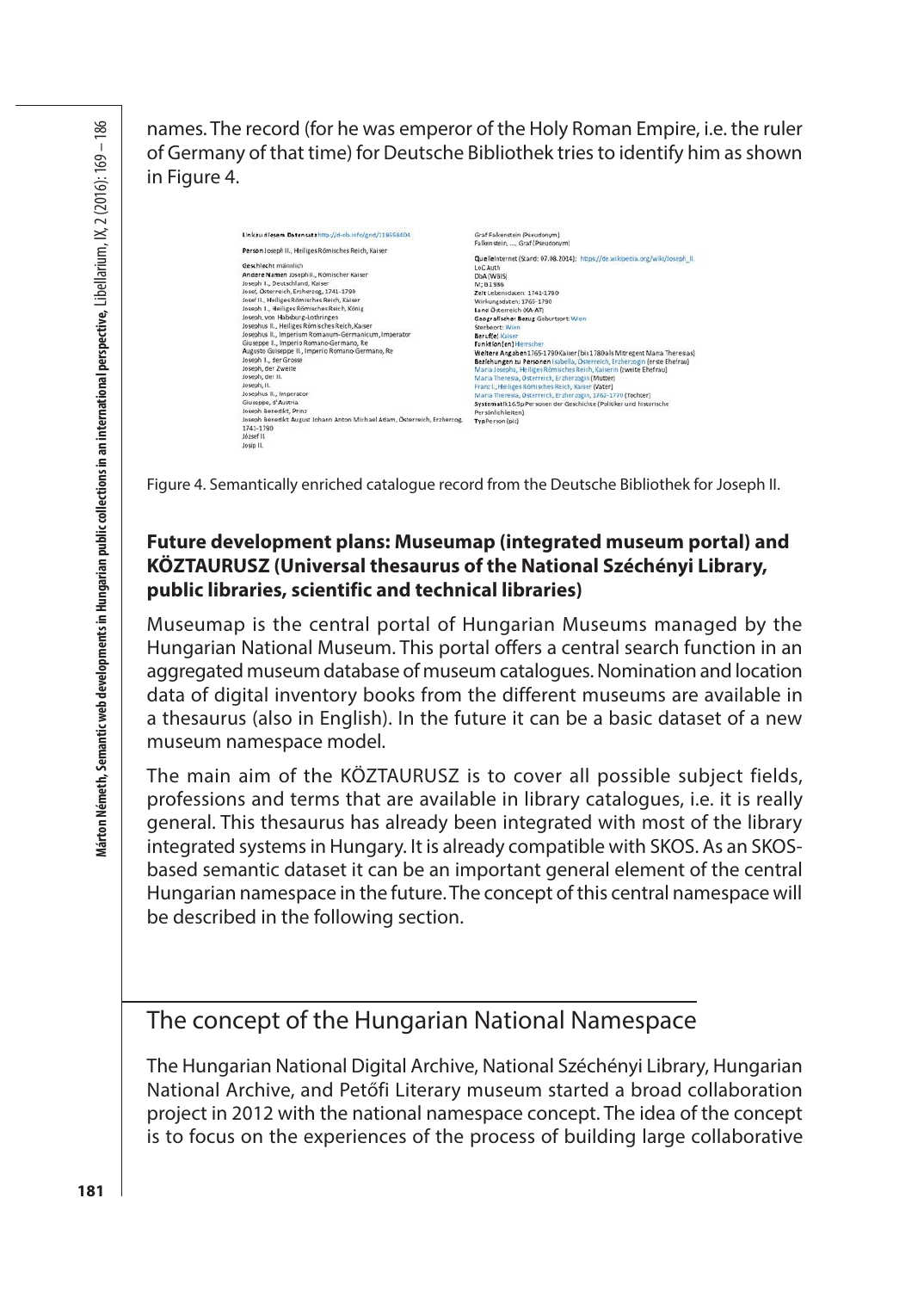namespaces as professional service frameworks created by international collaboration (GETTY, VIAF, ICONCLASS). It has become clear for the members of the project that the focus of future professional activities will be on the usage of namespaces in the semantic web environment. The target groups are both the institutions with their professional needs and the users of the public collections in the broadest sense. Professionals from different institutions agree that the institutional namespaces and other high-quality semantic-web compatible metadata collections (such as KÖZTAURUSZ that was mentioned above) will form the basis of the common Hungarian namespace. Following this concept, cleaning the dataset of names, including the identification and data clearance of entities, has been a major contribution by the Petőfi Literary Museum towards the creation of the Hungarian national namespace.

s collaboration (EFITN; VMA, ICONCLASS). It has become telear for the members<br>
sollaboration (EFITN; VMA, ICONCLASS). It has become clear for the members<br>
of the propercular the focus of future professional scittivity wil The creation process of the national namespace is still in progress. However, the concept is already available. The collections from the different institutions can be converted into semantic-web compatible format. In this way these can be fully connected and are interoperable wi th each other. Using joint namespaces seems to be the best way to represent the Hungarian cultural heritage as a whole, describing all of the available contexts and connections through the different segments of this broad area. All the cultural databases could be available through a common interface regardless of the traditional institutional barriers among the archive, library and museum sectors. Collections and datasets being stored by the individual institutions can be represented in their own local contexts. Furthermore, the public can have access to the digital cultural heritage as a whole. The content of the local collections could be represented through a framework of an integrated system (based on namespaces with common standards on the semantic web). The primary user group of the future national namespace will be the general public. Through the first step of the implementation process, however, the collaborating institutions must focus on their own institutional contexts and needs in order to create their own high quality datasets, service workflows, and infrastructure. The second step in the future should focus on the implementation of all the services and functionalities focusing on the general public. Another strategic goal of the Hungarian National namespace can be a data authority function. The National Namespace must serve qualified, controlled and clear data on request to anyone, either to a public collection and other public institutions or to any individuals.

### Schema.org and microdata: New semantic web tools in the HTML5 standard

Many librarians are familiar with basics of the HTML language. Usually, HTML tags tell the browser how to display the information included in the tag. For example, <h1>Avatar</h1> tells the browser to display the text string "Avatar" in a heading 1 format. However, the HTML tag doesn't give any information about what that text string means–"Avatar" could refer to the hugely successful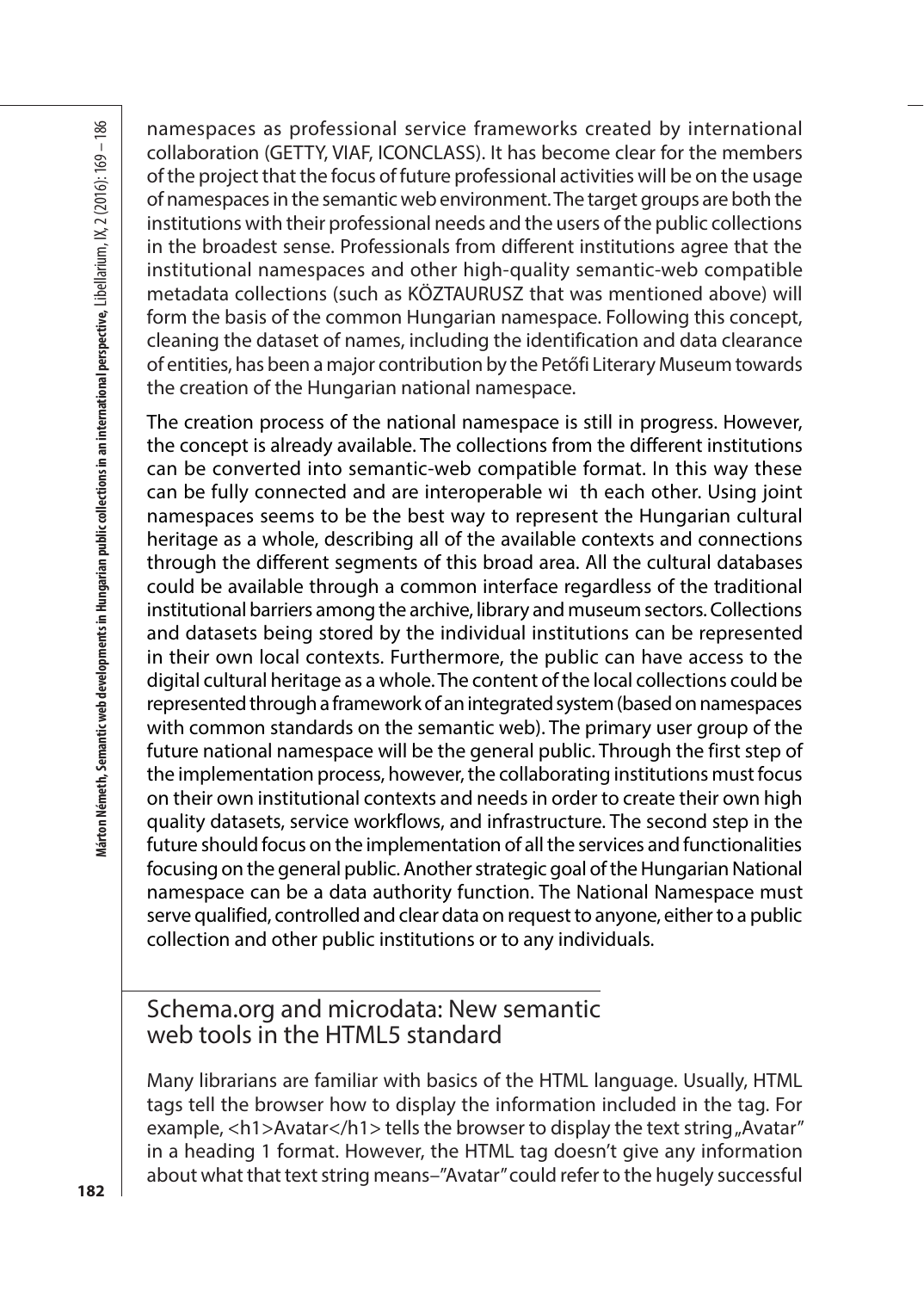Marton Németh, Semantic web developments in Hungarian public collections in an international perspective, Libellarium, IX, 2 (2016): 169 – 186 **183Márton Németh, Semantic web developments in Hungarian public collections in an international perspective,** Libellarium, IX, 2 (2016): 169 – 186

3D movie, or it could refer to a type of profile picture–and this can make it more difficult for search engines to intelligently display relevant content to a user. The web of documents is linking documents links which are not qualified. Otherwise on the semantic web we are linking datasets with qualified links. Schema.org simply provides a collection of shared vocabularies that can be used to mark up the public collection homepages (and any other homepages of course) in ways that can be understood by the major search engines: Google, Microsoft, Yandex and Yahoo. You can use the schema.org vocabulary along with the Microdata, RDFa, or JSON-LD formats to add information to your Web content ("Getting Started with Schema.org Using Microdata" 2016). In case of RDFa, the RDF statements are properties of HTML tags and can be generated as a collection of HTML-based homepage texts.

Why are microdata and microformats useful? The web pages have an underlying meaning that people understand when they read them. But search engines have a limited understanding of what is being discussed on those pages. By adding additional semantic tags (for example with RDFa format) to the HTML of your web pages—tags that say, Hey search engine, this information describes this specific movie, or place, or person, or video"—you can help search engines and other applications better understand your content and display it in a useful, relevant way. Microdata is a set of tags, introduced with HTML5, that allows you to do this (Horváth 2016).

In Libraries with the help of Schema.org you can use the Library class and define FRBR-like attributes on the homepages (exampleOfWork, workExample). It is possible to define also connections (hasPart, isPartOf). Currently, microformats (schema.org and RDFa) are being used in OPAC (WorldCat, Koha), and in discovery systems (like VuFind) and repositories (like DSpace).

Here are some examples:

|                                                 | ↑ DSpace Home / Publikációk / MTMT Tudományos publikációk / Tudományos publikációk (BTK) / View Item |                                            |
|-------------------------------------------------|------------------------------------------------------------------------------------------------------|--------------------------------------------|
| Show simple item record                         |                                                                                                      | $\alpha$<br>Search                         |
| Author<br>dc.contributor.author                 | Havas, Ferenc Zoltán                                                                                 | Search DSpace<br><b>E</b> This Collection  |
| <b>Availability Date</b><br>dc.date.accessioned | 2016-03-22T07:15:51Z                                                                                 | Advanced Search<br>Search by topic         |
| Availability Date<br>dc.date.available          | 2016-03-22T07:15:51Z                                                                                 | <b>BROWSE</b>                              |
| Release<br>dc.date.issued                       | 2004                                                                                                 | All of DSpace<br>Communities & Collections |
| Issn<br>dc.identifier.issn                      | 1216-8076                                                                                            | <b>Issue Date</b><br>Authors               |
| uri<br>dc.identifier.uri                        | http://hdl.handle.net/10831/30039                                                                    | Titles<br>Subjects                         |
| Language<br>dc.language                         | Angol                                                                                                | Submit Date<br><b>This Collection</b>      |
| Rent<br>dc.publisher                            | Akadémiai Kiadó                                                                                      | Issue Date                                 |
| Contact information<br>dc.relation.ispartof     | um:issn: 1216-8076                                                                                   | Authors<br>Titles                          |
| Title<br>dc.title                               | Objective Conjugation and Medialisation                                                              | Subjects<br>Submit Date                    |
| Type<br>dc.type                                 | folyóiratcikk                                                                                        | MY ACCOUNT                                 |

Figure 5. A sample record with semantic microformat tags in EDIT repository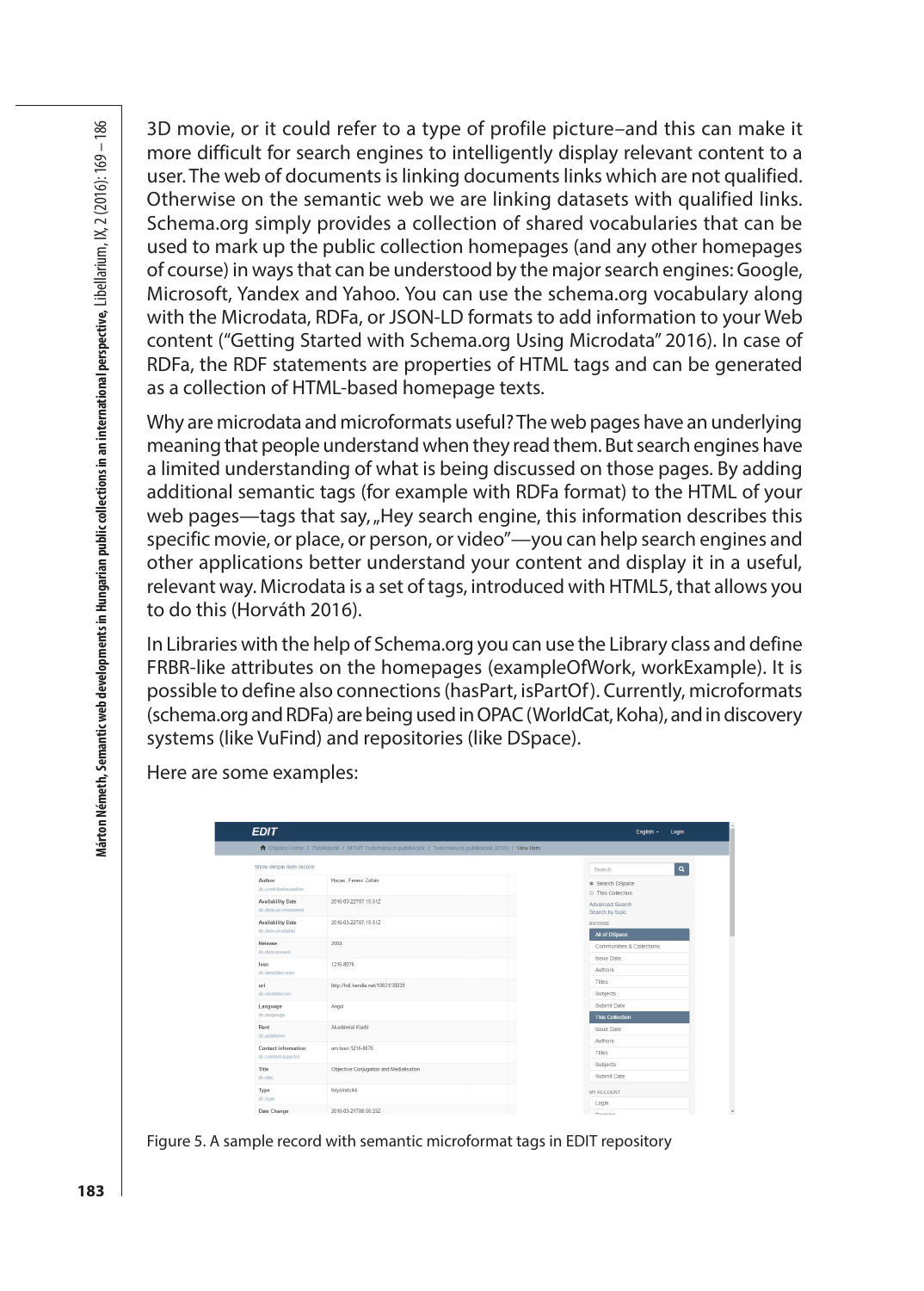| <b>Statement Collection #1</b> |                                                         |
|--------------------------------|---------------------------------------------------------|
| Entity                         | https://edit.elte.hu/xmlui/handle/10831/30039?show=full |
| <b>Attributes</b>              |                                                         |
| rdfa:usesVocabulary            | schema:                                                 |
| <b>Statement Collection #2</b> |                                                         |
| <b>Attributes</b>              |                                                         |
| rdf.tvpe                       | schema:Article                                          |
| schema:datePublished           | *2016-03-22T07-15-517*@bu                               |
| schema:dateCreated             | *2004*@hu                                               |
| schematuri                     | http://hdl.handle.net/10831/30039"@hu                   |
| schemarinLanguage              | "Angol"@hu                                              |
| schema:inLanguage              | "eng"@hu                                                |
| schema:publisher               | "Akadémiai Kiadó"@hu                                    |
| schematisPartOf                | "urnissn:1216-8076"@hu                                  |
| schemarname                    | "Objective Conjugation and Medialisation"@hu            |
| schemarname                    | "ACTA LINGUISTICA HUNGARICA"@hu                         |
| schema:bookFormat              | "folyóiratcikk"@hu                                      |
| schema:dateModified            | *2016-03-21T08-50:237*@hu                               |
| schemarpagination              | 195-1411@hu                                             |
| schema:sameAs                  | *1340775*@hu                                            |
| schema:volumeNumber            | 1511@hu                                                 |
| schema:sourceOrganization      | "ELTE/BTK/MNyTudFu_I/Finnugor Tanszék"@hu               |

Figure 6. Sample of semantic statements in schema.org and RDFa (Horváth 2016)

 $\frac{1}{2}$ <br>  $\frac{1}{2}$ <br>  $\frac{1}{2}$ <br>  $\frac{1}{2}$ <br>  $\frac{1}{2}$ <br>  $\frac{1}{2}$ <br>  $\frac{1}{2}$ <br>  $\frac{1}{2}$ <br>  $\frac{1}{2}$ <br>  $\frac{1}{2}$ <br>  $\frac{1}{2}$ <br>  $\frac{1}{2}$ <br> **Figure 6.** Simple of sensure disternation is selection of intereformal tages can be fo In Hungary the first implementation of microformat tags can be found in the university library of the most traditional university in Budapest, Eötvös Loránd University (ELTE). The pages of the DSPACE-based institutional repository: ELTE Digital Institutional Repository (EDIT) are tagged with RDFa and Schema.org tags. Microformats will be used soon also in the VuFind based new integrated portal of the Hungarian National Library (support of microformats is a built-in function of VuFind) (Horváth 2016). Implementing microformats into online full-text databases in libraries can be a major step forward also in order to offer more semantic web-compatible data by these institutions with a relatively low level of efforts.

## Conclusion

In this conclusion the results that the public collections have already achieved in semantic web field will be summarized and some challenges for the future will be highlighted.

It has already become clear that library and museum catalogues are natural inputs of databases being published as linked open data. In order to make a successful semantic conversion we have to get authority data from the catalogues. In the next step we have to de-duplicate and validate the authority record sets. The management of authority record can be successfully managed within a National Namespace Network in the future in Hungary.

Based on the validated authority data triple-stores, namespaces and ontologies can be built-up in order to publish authority data as Linked Open Data on the semantic web. Recently, the public collections mainly focus on building up their own semantic datasets and share them with other institutions on the semantic cloud.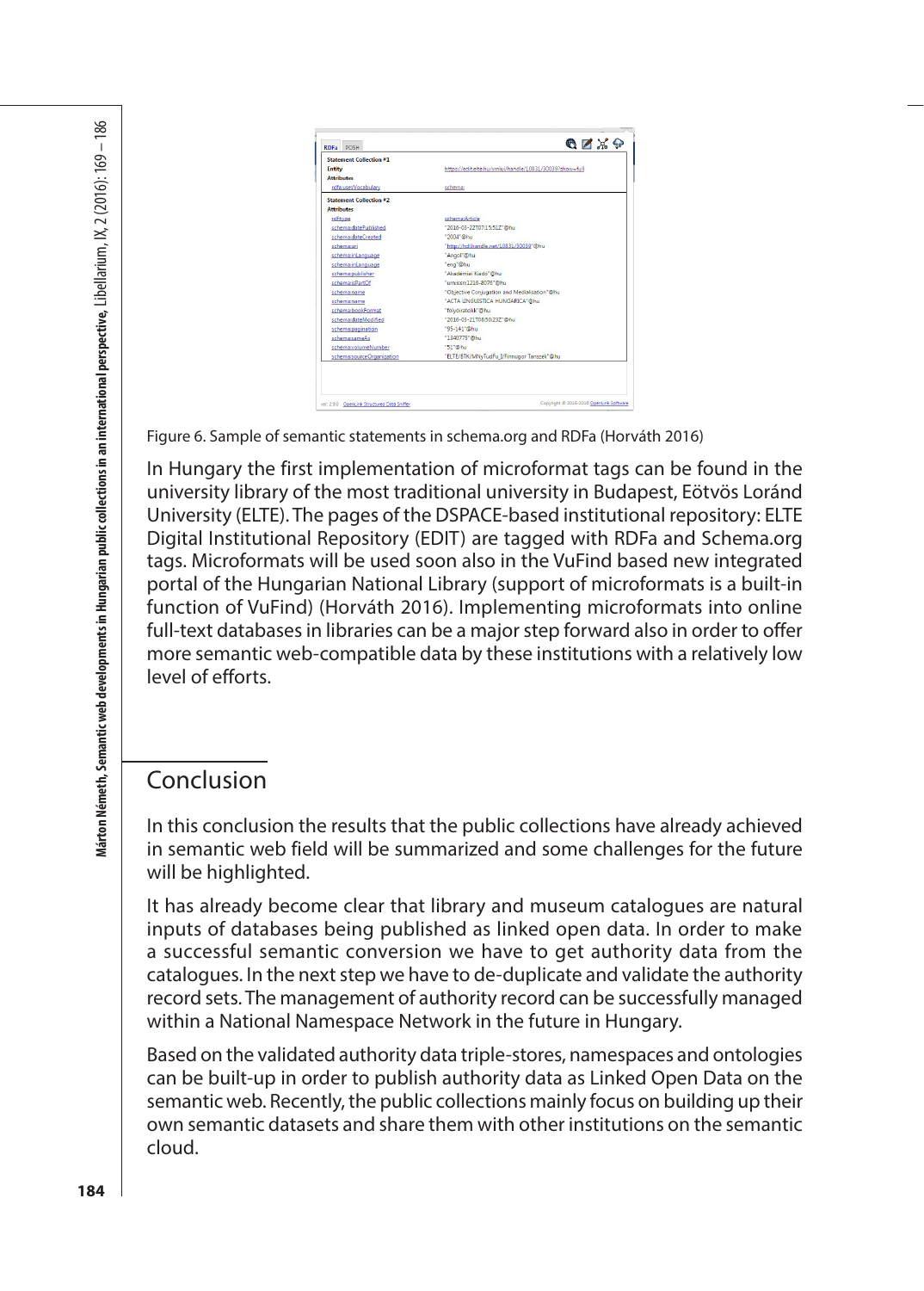The next step can be to provide user-friendly service models by offering highly valuable semantic content in an attractive user-friendly environment.

Followed by the implementation of these kind of systems in the future, the general public can give valuable feedback in order to correct the content of the various datasets and also enrich them with additional information.

By taking a look at the technical background of semantic data management, a major question is if the existing library management system (LMS) environment will be sufficient to manage the new (and constantly developing) semantic data standard requirements. It means that instead of the MARC data exchange format new data exchange standards can be implemented (BIBFRAME, RDA compatibility etc.). New social network compatible functions also can be applied to LMS User display interfaces. The other way can be that we perhaps need new types of tools or system architectures for this purpose in the future beyond the LMS system implementations. The public collection environments will be strongly integrated with each other in the digital sphere. However, the different historical traditions, professional practices and attitudes of museum staff, librarians, and archivist's can be handled as a challenge as well.

The representation of cultural heritage can turn into a new dimension but we can handle many kinds of challenges. A common responsibility of the cultural policy makers and cultural heritage professionals is to offer new and even more comprehensive ways to access our common cultural heritage.

#### References

- ALIADA Project. 2015. "ALIADA as an open source solution to easily published linked data for libraries and museums." http://www.slideshare.net/ aliadaproject/swib15-aliada.
- Aliada Project. 2015. "Introduction to ALIADA Webinar." http://www.slideshare. net/aliadaproject/introduction-to-aliada-webinar.
- Bánki, Zsolt, and Tibor Mészáros. 2016. "Checking the identity of entities by machine algorythms is the next step to the national name authorities." https://conference.niif.hu/event/5/session/14/contribution/26.
- Bánki, Zsolt, Tibor Mészáros, Márton Németh, András Simon. 2016. "Checking the identity of entities by machine algorithms: The next step to the Hungarian National Namespace." Code4Lib Journal 33: 1-8. http:// journal.code4lib.org/articles/11765
- "Getting Started with Schema.org Using Microdata." 2016. http://schema.org/ docs/gs.html.